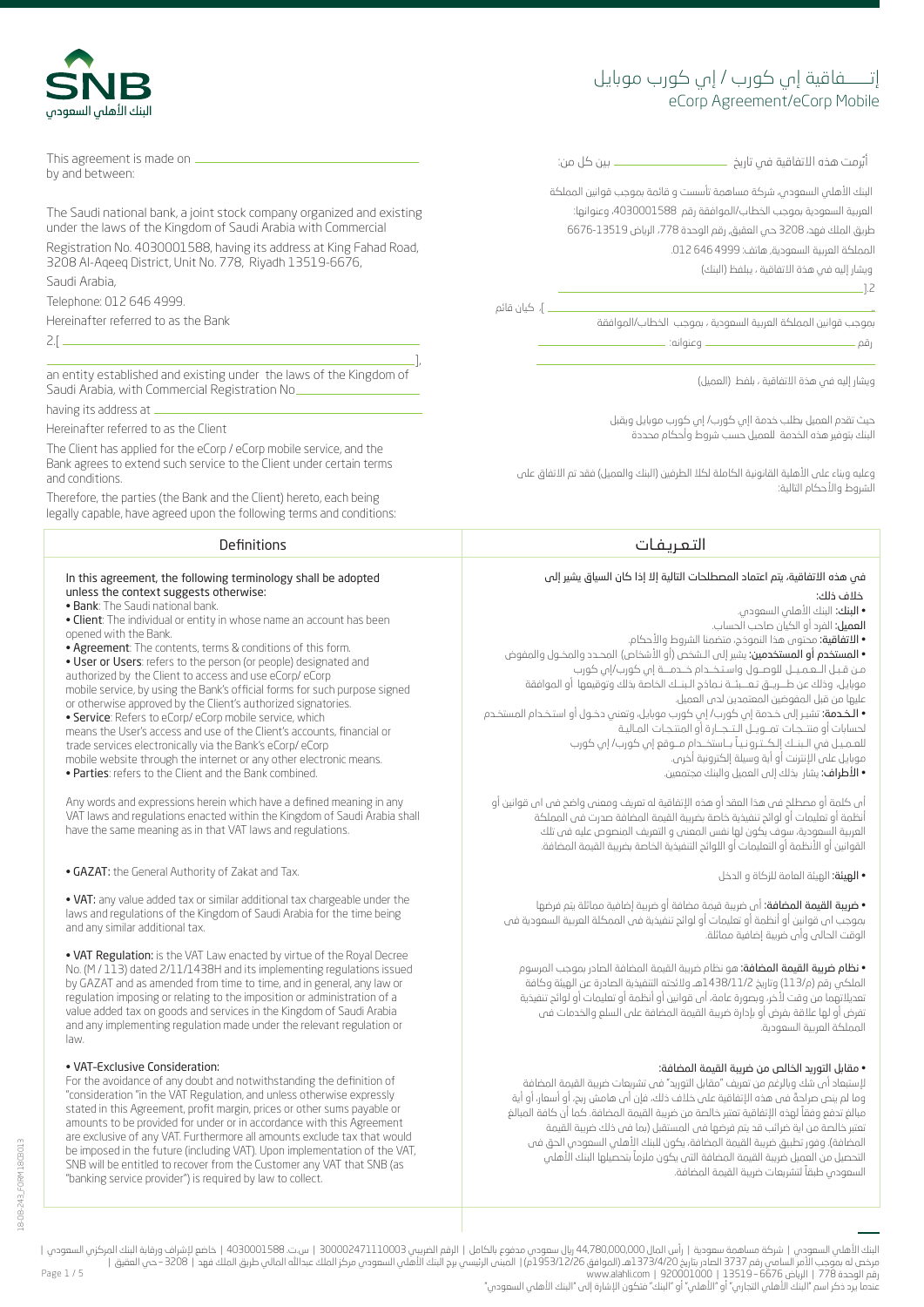# eCorp Agreement/eCorp Mobile إتــــــفاقية إي كورب / إي كورب موبايل

الإعفاء من المسؤولية – لمحة عامة:

استمرارية الخدمة:

حدوث أي خلل تقني أو غيره.

.(24x7x365)

من مؤسسات مالية غير البنك.

التعهدات أو الضمانات:

قد تكون خارجة عن إرادة البنك.

الإعفاء من المسؤولية – معلومات طرف ثالث:

بناءً على ما تقتضيه مصلحة العميل، يتعهد البنك بما يلي:

الإعفاء من المسؤولية – استخدام العميل:

لن يتحمل البنك بأي حال من الأحوال أي مسؤولية قانونية تجاه العميل أو أي شخص أو كيان

• القيام بكافة التدا�ير التقنية والإدا��ة لتوفير الخدمة على مدار السنة في كل �وم وكل ساعة

ً • القيام بكافة التدا�ير التقنية والإدا��ة و التي من شأنها أن تعيد الخدمة أو جزءا منها في حال

• القيام بكافة التدا�ير التقنية والإدا��ة والتي من شأنها تأمين دخول المستخدم واستخدام الموقع َ بشكل امن، كما يتعهد البنك بتوفير هذه التفاصيل على صفحة الدخول الخاصة بالخدمة. عدا حالات الإهمال الجسيم أو سوء التصرف المطلق من قبل البنك، لا يتحمل البنك أي مسؤولية عن أب أضرار أو مطالبات قد تنشأ من العطل الكامل أو الجزئب لأبي من التدابير المذكورة أعلاه.

ً لن يكون البنك مسؤولا عن دقة واكتمال أية معلومات يتم استلامها من بنوك أو مؤسسات مالية أخرى غير البنك عن طريق الخدمة. ولن يكون البنك بأي حال مسؤولاً من الناحية القانونية تجاه العميل عن أية أضرار يمكن أن تلحق بـالعميل بسبب الاعتماد على معلومات يتم استلامها

ً لا يكون البنك مسؤولا عن أية خسائر أو مصا��ف يتكبدها العميل �تيجة أي ا�تهاكات أو

ً يدرك العميل بأن للتقنية المستخدمة حدودا وضوابط مما يجعل توفر الخدمة بشكل مستمر ً ومتكامل أم�ا يعتمد بشكل أساسي على إمكانية توظيف هذه التقنية. ولذلك، لايقدم البنك أية تعهدات للعميل بشأن استخدام الخحمة أو أى نظام اتصالات أو تسليم يحدده البنك فيما يتعلق بجودتها وسرعتها وأدائها ودقـتها واعتماديتها وجاهزيتها المستمرة أو خلاف ذلك.

ولايضمن أو يتعهد البنك بأن تـتطابق الخدمة أو أي نظام ا�صالات أو تسليم مع اي مواصفات ً يقدمها البنك حول ذلك أو أن تكون خالية من الأخطاء والعيوب. بناءا على ذلك فإن العميل يخلي طرف البنك من أي مسؤولية في حال عدم توفر الخدمة لأي سبب تقني أو عوامل التي

مخالفات من قبل العميل أو أي من المستخدمين لبنود هذه الاتفاقية.

آخر عن أبي ضرر ينشأ من استخدام العميل للخدمة أو عدم قدرته على استخدامها.



| Introduction                                                                                                                                                                                                                                                                                                                                                                                                                                                                        |                                                                                                                                                                                                                                                                                                                                                                           |
|-------------------------------------------------------------------------------------------------------------------------------------------------------------------------------------------------------------------------------------------------------------------------------------------------------------------------------------------------------------------------------------------------------------------------------------------------------------------------------------|---------------------------------------------------------------------------------------------------------------------------------------------------------------------------------------------------------------------------------------------------------------------------------------------------------------------------------------------------------------------------|
| Scope of Agreement:<br>This agreement governs the use of the Service and shall apply to all<br>financial and trade products or services initiated through the Service;<br>and shall be binding on the Client and User(s).<br>Main Features of the Service:<br>The Service allows User(s) to inquire or otherwise obtain information<br>regarding the Client's accounts. The Service may also permit Users to<br>initiate a number of financial and trade services and transactions. | نطاق الاتفاقية:<br>- تحكم هذه الاتفاقية استخدام الخدمة وكافة المنتجات المالية أو منتجات التجارة أو الخدمات<br>المنفخة من خلال الخدمة وستكون مُلزمة للعميل والمستخدمين.<br>الخصائص الرئىسة للخدمة:<br>تتيح الخدمة للمستخدمين الاستفسار عن حسابات العميل أو الحصول على معلومات حولها،<br>كما قد تتبح الخدمة للمستخدمين بأن ينفذوا عدداً من الخدمات المالية وعمليات التجارة. |
|                                                                                                                                                                                                                                                                                                                                                                                                                                                                                     |                                                                                                                                                                                                                                                                                                                                                                           |
| Disclaimers of Liability and Delivery of Service                                                                                                                                                                                                                                                                                                                                                                                                                                    | تقدىم الخدمة و إعفاء المسؤولية                                                                                                                                                                                                                                                                                                                                            |
|                                                                                                                                                                                                                                                                                                                                                                                                                                                                                     |                                                                                                                                                                                                                                                                                                                                                                           |

# Service Continuity:

Based on the Client's best interest, the Bank undertakes the followings commitments:

• To take all technical & management measures to ensure the service is available around-the-clock (24x7x365).

• To take all technical & management measures to ensure that service is promptly restored in instance of failure or interruption.

• To take all technical & management measures to ensure that the

Client's access to the service is executed via safe and secure standards. The Bank shall avail these measures and details on the login page of the service.

Gross negligence or misconduct notwithstanding, the Bank shall not be liable or responsible for any damages or claims that may arise from full or partial failure of the above measures.

### Disclaimer of Liability – General:

In no event shall the Bank have any liability to the Client or any other person or entity for damages of any kind arising from the Client's use of, or inability to use the Service.

### Disclaimer of Liability- Third Party Information:

The Bank shall not be responsible for the accuracy and completeness of any information received from other banks or financial institutions other than the Bank by way of the Service, in no event shall the Bank be liable to the Client for any damages that the Client may suffer by relying on information received from financial institutions other than the Bank by way of the Service.

#### Disclaimer of Liability- Client Use:

The Bank shall not be held responsible for any losses or expenses incurred by the Client as a result of any violation or breach by the Client or its Users to the terms of this agreement.

#### No Representations or Warranties:

The Client acknowledges that there are inherent technological limitations and restrictions that continuous and/or uninterrupted availability of the Service relies basically upon the employment of technology. Thus, the Bank makes no representation to the Client regarding the use of the Service or any communication or delivery system specified by the Bank with respect to its quality, timeliness, performance, accuracy, reliability, and continued availability or any other attribute.

The Bank does not warrant that the Service or any communications or delivery system will conform to any description thereof provided by the Bank or will be free of errors or defects. Due to this the Client exempts and discharges the Bank from any and all responsibility resulting from being unable to access or use the respective services for any technical reason or other factors beyond the direct control of the Bank.

البنك الأملي السعودي | شركة مساهمة سعودية | رأس المال 44,780,000,000 إلكام المراس 300002471110003 | ست 4030001588 | خاضع لإشراف ورقابة البنك المركزي السعودي |<br>مرخص له بموجب الأمر المساهري (2001000 إ2373/420م) | المبنى الر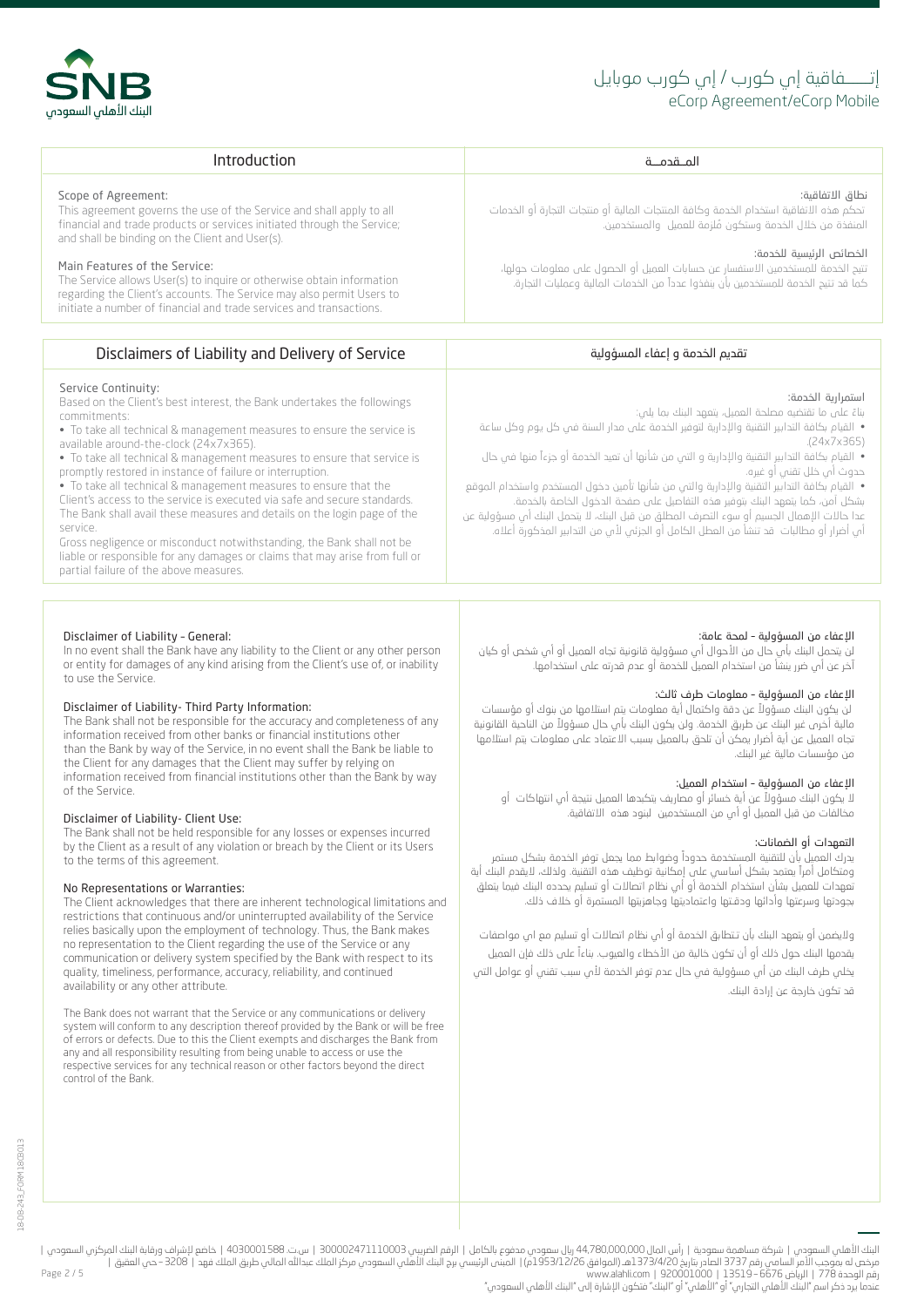# eCorp Agreement/eCorp Mobile إتــــــفاقية إي كورب / إي كورب موبايل

ً مسوؤلا تجاه العميل عن أية أض�ار تلحق به ج�اء ذلك.

قام البنك بالإج�اءات التالية لحماية هوية المستخدم: ) توظيف "المعيار الثنائي" للتحقق من الهوية، ) إرسال رسالة نصية للتأكد من هوية المستخدم، ) تعطيل اسم المستخدم بعد 3 محاولات فاشلة للدخول، ) ا�تظار 24 ساعة في حال الدخول بنظام التوكن (نظام التشفير).

يوفر البنك إمكانية الدخول لاستخدام الخدمة من خلال شبكة الإنترنت أو أي نظام اتصالات أو تسليم آخر يحدده البنك من وقت لآخر. ويدرك ويقر العميل بالسرية والمخاطر الأخرى المتعلقة باستخدام شبكة الانترنت والنظم المماثلة. ويقبل العميل بهذه المخاطر بما في ذلك تدخل طرف ثالث ومخاطر أمنية اخرى مصاحبة لهذا النوع من الاستخدام، و�وافق على أن البنك لن يكون

إ�احة الدخول:

حماية هوية المستخدم:

تقديم الخدمة:

التوجيهات والاستفسارات التي يتم إرسالها إلى البنك:

ً قانونيا وذات دلالة قطعية في حال أي ن�اع أو خلاف.

قانونية التعليمات التي تصل إلى البنك:

.1 تقديم الخدمة لأي عميل أو مستخدم.

القوانين التي تحكم نشاط العميل:

وسياسات مكافحة غسيل الأموال.

تعديل وإلغاء الخدمات:

سرية معلومات العميل:

المعتمد�ن لـدى العميل وإرسالها إلى الجهات المعنية في البنك.

2. تنفيذ أبي أو كل من الأوامر التي ترد إلى البنك عن طريق الخدمة، 3. التجاوب مع أي استفسار يرد إلى البنك عن طريق أو بخصوص الخدمة، 4. تنفيذ أي خصم من أي من حسابات العميل كما يرد للبنك عن طريق الخدمة.

وفقاً لسياسات وإجراءات البنك، يوافق العميل على الالتزام بتعبئة النماذج اللازمة حسب الإج�اءات فيما يتعلق بتوجيها�ه، وتوقيع هذه النماذج أو الموافقة عليها من قبل المفوضين

ضوابط ومسؤوليات الاستخدام

بموجب التوافق مع القوانين المعمول بها ۖ ومصلحة أبي من الأطراف، فإن العميل يقر بأنه من حق البنك بأن يقبل أو يرفض أو يؤجل أياً من الآتى حسبما يقررة البنك دون أي مساءلة

يقر العميل بأن الطلبات والتعليمات الواردة منه خلال الخدمة إلى البنك سوف تكون ملزمة

ا**لإهمال والآضرار:**<br>يتحمل العميل المسؤولية عن أية أضرار يمكن أن تنشأ عن إهمال أو سوء تصرف متعمد من جانب<br>المستخدم في الدخول إلى الخدمة واستخدامها أو في حماية بيانات الدخول الخاصة به.

یشمل ذلك استخدام كلمة مرور یسهل تخمینها مثل تاریخ المیلاد أو اسم المستخدم ینصح دائما<br>بانشاء كلمة مرور ذات صفات یصعب سرقتها أو تخمینها (علی سبیل المثال لا الحصر): استخدام<br>الأرقام والحروف، استخدام 6 خانات علی الأقل، تجنب اس

يتعهد العميل بأن تتماشى و تلتزم جميع أنشطته وعملياته المتعلقة بـالخدمة بالقوانين السارية بالمملكة العر�ية السعودية وتعليمات وسياسات مؤسسة النقد السعودي بما في ذلك نظم

يحق للعميل إلغاء أو تعديل صلاحياته في الخدمة، أو إلغاء أو تعديل صلاحيات مستخدم معين<br>من المستخدمين في أي وقت وذلك عن طريق نماذج ألبنك الخاصة بذلك وتوقيعها من قبل

المفوضين الممتمحين لــدّــن العميل.<br>كما يحق للبنك القيام بإلغاء صلحيات العميل أو أبي من المستخدمين لأبي أسباب يراها حون<br>الحاجة إلى موافقة المميل، ولا يتم إعفاء العميل من مسؤولية عن العمليات التي تمت أو تلك<br>التى هى قيد الت

في حال انكشاف بيانات العميل أو المستخدم بأي طريقة كانت أو تم فقدانها أو سرقتها أو ً نسيانها، فإنه يتوجب على العميل إبلاغ البنك فو�ا ً كتابة، ويكون العميل وحده مسؤولا عن

كافة التعليمات والعمليات التي تمت في هذا الخصوص.



#### Access:

Access to use the Service shall be provided by the Bank through the internet or any other communication delivery system that the Bank may specify from time to time. The Client understands and acknowledges the confidentiality and other risks associated with the use of the Internet and similar technologies are taken into consideration. The Client accepts these risks, including third-party interference and other security risks inherent in such use, and agrees that the Bank shall not be responsible to the Client of any damages that it may suffer which are caused by such.

#### User Access Protection:

The following measures have been taken to protect the User's access to the Service:

- 1) Employment of "2 factor authentication".
- 2) Usage of registered phone number for authentication.
- 3) User disablement after 3 failed attempts at login.
- 4) 24 hour grace period if the User is utilizing a "token" device.

#### Delivery of Service:

In accordance with prevailing laws and interest of any of the Parties, the Client acknowledges that it is the Bank's right to accept, reject or delay any of the following and with no responsibility on the Bank:

- 1. Provisioning the Service to any Client or User(s).
- 2. Directives received from the Client / User(s) through eCorp / eCorp mobile . 3. Response to any inquiry received by the Bank via or in regards
- to the Service.

4. Debiting any of the Client's accounts for any activity reaching the Bank via the Service.

# Usage Guidelines & Responsibilities

#### Directives & Inquiries Sent to Bank:

Following the Bank's policies and procedures, the Client shall adhere to duly fill any necessary form regarding his directives, signed or otherwise approved by the approved Client's authorized signatories and sent to the concerned authorities in the Bank.

#### Legality of Instructions Received by Bank:

The Client is aware that requests and instructions received by the Bank via the Service will be legally binding and may be considered as conclusive evidence in case of any dispute.

#### Negligence and Damages:

The Client shall be liable for any damage that may arise from any User's negligence or willful misconduct in accessing and using the Service or in safeguarding their login information.

These may include, but not limited to, using "weak" passwords that include well known or easy-to-guess information such as birthdate or name. It is advisable to use "strong" passwords that include numbers & letters, minimum use of 6 fields.

#### Rules Governing Client Activity:

The Client adheres that all activities and transactions relating to the Service shall at all times be in compliance with applicable laws and regulations of The Kingdom of Saudi Arabia and the Saudi Arabian Monetary Agency (including Anti-Money Laundering rules and policies).

# Service Modification and Termination:

The Client may cancel or edit the Service for itself or any of its Users at any time by virtue of duly filled & signed forms provided by the Bank.

The Bank may, in its absolute discretion, cancel the registration of any User at any time without the need of any prior written notification. The cancellation process shall not affect Client's accountabilities for any directives issued or any

transactions effected or any service already in progress at the time of cancellation.

## Client Information Confidentiality:

Customer Complaints:

number: 920024288

In case the Client or any User's identification, password or token becomes known, obtained, stolen, lost or misplaced by whatever means, the Client shall be obliged to immediately notify the Bank thereof in writing. The Client shall be solely liable for all the instructions, directives and inquiries acted on in respect of such compromise.

#### شكاوى العملاء:

| ct the Bank at the following | - في حال رغبة العميل في التواصل مع البنك لتقديم اعتراض، يمكن التواصل على الرقم: |
|------------------------------|---------------------------------------------------------------------------------|
| be sent indicating the       | 920024288                                                                       |
|                              | ـ وسيتم فتح طلب للعميل وإرسال رسالة نصية للوقت المتوقع للانتهاء.                |

A request will be open to the Client and an SMS will expected date of closure.

To officially issue a complaint, the Client may conta

18-DB-243\_FORM 18CB013

8-DB-243 FORM 18CB013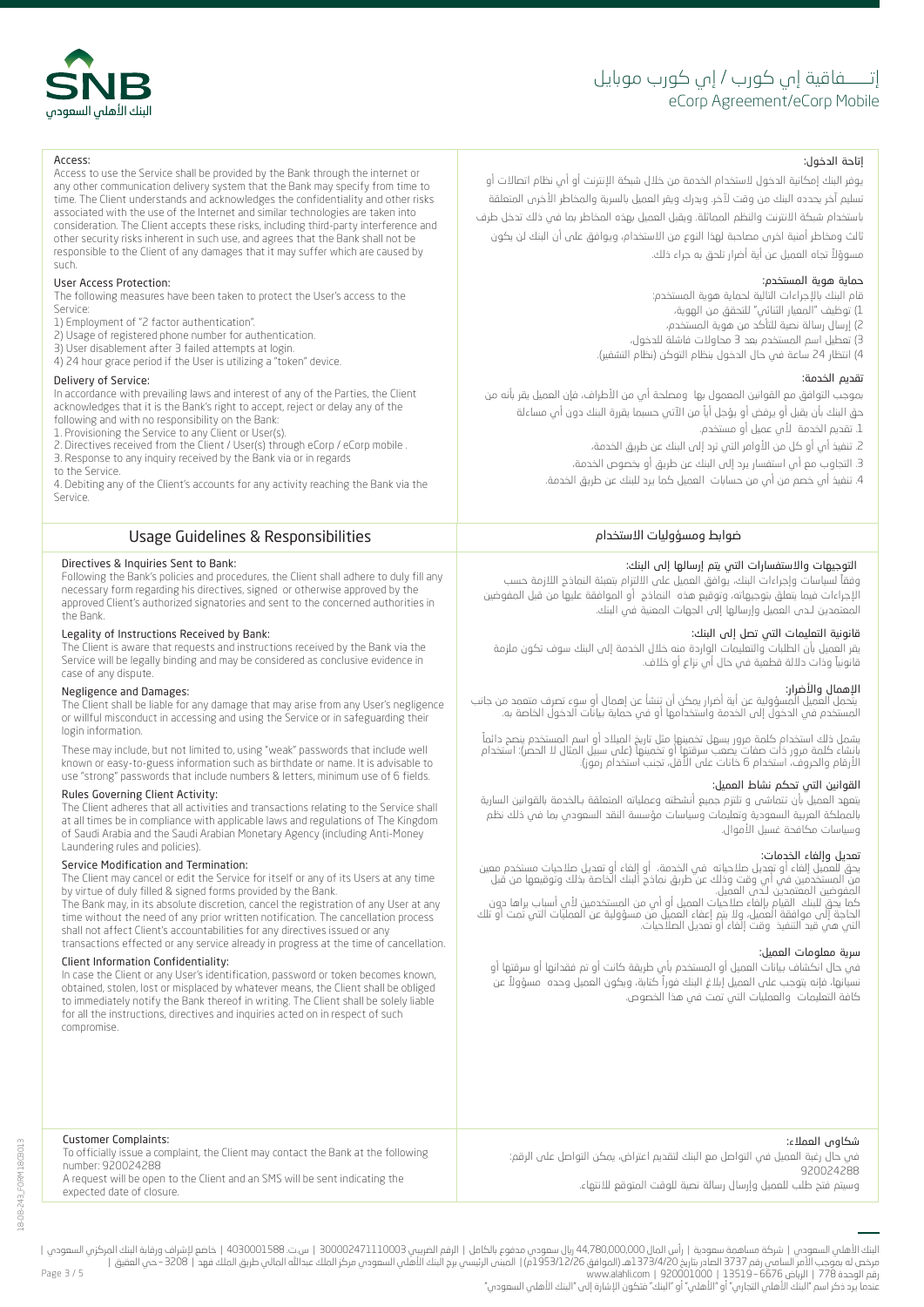# eCorp Agreement/eCorp Mobile إتــــــفاقية إي كورب موبايل



The Client shall also exert all possible care and precautionary effort to ensure that only its Users shall have access to the Service, exclusively by using the credentials provided to each individual User by the Bank. The Client shall be fully and solely responsible for ensuring that such Users do not divulge or make available any User's identification to any Bank officer or employee or any third party.

The Bank shall not utilize or disclose this information for any commercial purpose outside the scope of the Bank's services.

The Client understands the potential threats of using public or unprotected networks. The Bank shall not be liable for any breach from such thusly.

#### Service Messages & Alerts:

The Bank may occasionally communicate important notices to its Users via the Service by sending messages and/or alerts, and it is the User's responsibility to periodically check their inboxes for such important message.

Furthermore, the Client authorizes the Bank to make use of electronic mail in sending notifications and correspondences related to the Service. The Client should take all necessary measures to maintain the secrecy of messages received by any means and shall be held responsible for any violation in this regard.

#### Tariff and Charges:

The Client undertakes to pay the fees / charges determined by the Bank in relation to the Service as the Bank may prescribe from time to time. The Bank reserves the right to amend the fees / charges at any time and the Client shall be informed in the event of amendments to the fees / charges. The Client authorizes the Bank to debit its account(s) for any fees or charges.

#### Charges, Fees and Payments:

1) Where VAT is applicable, the Profit Margin/Charges/Fees or amounts to be provided for under or in accordance with this Agreement and related services are stated exclusive of VAT, which shall be added at the prevailing rate on the date hereof or as amended in the future whether by increase or decrease and charged to the Customer.

2) Notwithstanding the sub-clause above and if, for whatsoever reason and whether for specific transaction or in general within applying the terms and conditions of this Agreement, SNB has made any or all of the Charges/Fees or amounts to be provided inclusive of VAT, SNB shall provide an account statement (if any) the following month which will provide a breakdown of the applicable VAT amount and its rate at the prevailing rate as applicable and charged to the Customer.

#### Costs Associated with Using the Service:

Client agrees to bear all the costs of communication (including telephone usage and internet connectivity costs) and/or any other costs related to using the

| تكاليف خاصة باستخدام الخدمة.                                                                                                                                                                                                                                                                                                                                                                                                                                        | and internet connectivity costs) and/or any other costs related to using the                                                                                                                                                                                                                                                                                                                                                                                                    |
|---------------------------------------------------------------------------------------------------------------------------------------------------------------------------------------------------------------------------------------------------------------------------------------------------------------------------------------------------------------------------------------------------------------------------------------------------------------------|---------------------------------------------------------------------------------------------------------------------------------------------------------------------------------------------------------------------------------------------------------------------------------------------------------------------------------------------------------------------------------------------------------------------------------------------------------------------------------|
| الحقوق الفكربة والملكبة                                                                                                                                                                                                                                                                                                                                                                                                                                             | Intellectual and Property Rights                                                                                                                                                                                                                                                                                                                                                                                                                                                |
| أجمزة التشفير:<br>ايقـر العمـيـل ابأن جميع المعدات الإلكـترونـيـة والأجهزة الملحقة التى يتم تزويد العميل ابها<br>ويوافق العميل على إعادتها للبنك عند مطالبة البنك بخلك وبنفس حالتها التى تم تسليمها                                                                                                                                                                                                                                                                 | Token Device:<br>The Client acknowledges that any electronic system or device provided by the Bank<br>is and shall remain at all the times the sole property of the Bank. Accordingly, the<br>Client undertakes to deliver the said system or devices upon the request of the<br>Bank and in the same condition in which the respective system was received by the                                                                                                              |
| نصميم الخدمة:<br>يكـون للبنك التحـكم الحصرى والـكـامــل فى تـصـميـم وشكل ومـحـتويـات الخـدمة ويحـتفظ<br>بحـــق إدخــال تعديلات على ذلك فـي أبي وقت.<br>كـمــا يـحـتفــظ البنك وحـده بالحــق فـن تعـديـل كـامـل الخدمة أو جزء مـنـها أو إيـقـافهـا أو<br>نعـليقما (مؤقـتاً أو بشـكـل دائـم)، ويوافق العميل على أن البنك غير مسؤول تجـاه العميل أو<br>نجـاه أم، أطـراف أخـرم، نتيجة ذلك.                                                                              | Service Design:<br>The Bank shall have sole and full control in the design, configuration, appearance<br>and content of the Service, and reserves the right to make modifications to such at<br>Furthermore, The Bank reserves the sole right to modify, suspend or discontinue<br>the Service or any part of it (temporarily or permanently). The Client agrees that the<br>Bank shall not be held liable to the Client or to any third party for any such action.             |
| أحكام عامة                                                                                                                                                                                                                                                                                                                                                                                                                                                          | <b>General Terms &amp; Conditions</b>                                                                                                                                                                                                                                                                                                                                                                                                                                           |
| لقانون الذى يحكم الاتفاقية وتسوية المنازعات:<br>كــون هــذه الاتفاقية محــكومة بالأنظمة والقوانين السارية فـي المملكة العربية السعودية.<br>ء أية نزاعات تنشأ بشأن هـذه الأتـفـاقـيـة سـتتـم إحـالـتـهـا إلى لجـنـة تسوية المنازعات<br>لمصرفية بالبنك المركزي السعودي.العناوين:<br>ن كـافــة الــعـناوين الرئيسيــة الــواردة فــن هذه الاتــفاقــية هــن لغرض الإشارة فقط ولا يقصد<br>عنها أن تحدد أو تؤثر بطريقة أخرى فى تفسير أى شرط فى هذه الاتفاقية بأية طريقة. | Governing Law & Dispute Resolution:<br>This agreement shall be governed by the laws and regulations of the Kingdom of<br>Saudi Arabia. Any disputes arising under this agreement shall be referred to the<br>Saudi Arabian Monetary Agency's Committee for Settlement of Banking<br>Disputes.Headings:<br>All headings in this agreement are for reference purposes only and shall not be<br>construed to limit or otherwise affect the interpretation of any provision in this |

يتعهد البنك بعدم إفشاء أي من معلومات العميل أو مستخدميه أو استخدام هذه المعلومات لأغ�اض ت�ويجية خا�ج نطاق عمل البنك.

ولحماية معلومات العميل من الانكشاف، يحذر البنك من استخدام الشبكات العامة أوغير المعروفة ولا يتحمل البنك مسؤولية أب خلل أو خرق أمنى يتعرض له العميل جراء استخدام هذه الوسائط.

# رسائل وإشعارات الخدمة:

.<br>قد يقوم البنك بالتواصل مع المستخدم عن طريق الخدمة بشكل رسائل أو تنبيهات، وأنه من مسؤولية المستخدم مراجعة الرسائل والاشعارات الخاصة بهم بشكل دورى. بالإضافة إلى ذلك، يوافق العميل ويفوض البنك باستخدام البريد الإلكتروني لإرسال المراسلات والإشعارات الخاصة بـالخدمة، ويتوجب على العميل القيام بكافة الإجراءات للحفاظ على سرية المعلومات المستلمة من البنك ويكون العميل مسؤولاعن أب انتهاك في هذا الصدد.

# التعرفة والرسوم:

يلتزم العميل بسداد كافة الرسوم والمصاريف المحددة من قبل البنك والمتعلقة بالخدمة، ويحتفظ البنك بحقه في تعديل تلك الرسوم والمصاريف في أي وقت يراه، وسيتم إخطار العميل بتلك التعديلات في حينها ويفوض العميل البنك بالخصم من حساب أو حسابات العميل مبالغ الرسوم أو المصاريف.

# الدفعات والرسوم والأتعاب:

1) عندما تكون ضريبة القيمة المضافة مفروضة، فإن ام هامش ربح، او ام رسوم او اتماب ً أو أية مبالغ تدفع وفقا لهذه الإتفاقية و الخدمات المشار إليها تعتبر خالصة من ض��بة القيمة المضافة، والتي سوف تضاف قيمتها وفقاً لمعدل أو نسبة ضريبة القيمة المضافة المطبق في تاريخه او كما تقدل النسبة مستقبلا سواءً بالزيادة او النقصان، ويتم تحميلها على العميل. 2) على الرغم من الفقرة أعلاه ولأى سبب كان وسواء كان ذلك فيما يخص معاملة معينة أو بصورة عامة فيما يخص تطبيق شروط وأحكام هذه الإتفاقية، إذا قام البنك الأهلي السعودي بتضمين ضريبة القيمة المضافة فى أى هامش ربح، أو أى رسوم أو أتعاب أو أية ً مبالغ تدفع وفقا لهذه الإتفاقية، سوف يقوم البنك الأهلي السعودي بتضمين كشف ً الحساب الخاص بالعميل إن وجد فى الشهر اللاحق متضمنا قيمة الض��بة المضافة المحملة ومعدل العائد المطبق المحملة على العميل.

# التكاليف المرتبطة باستخدام الخدمة:

يوافق العميل على تحمل كافة تكاليف الاتصال (بما فيها تكاليف الهاتف والإنترنت) أو أي

agreement in any way.

Page 4 / 5 البنك الأملي السعودي | شركة مساهمة سعودية | رأس المال 44,780,000,000 إلكام المراس 300002471110003 | ست 4030001588 | خاضع لإشراف ورقابة البنك المركزي السعودي |<br>مرخص له بموجب الأمر السامي و1351/4720 [2001001] 1373/4276م] |